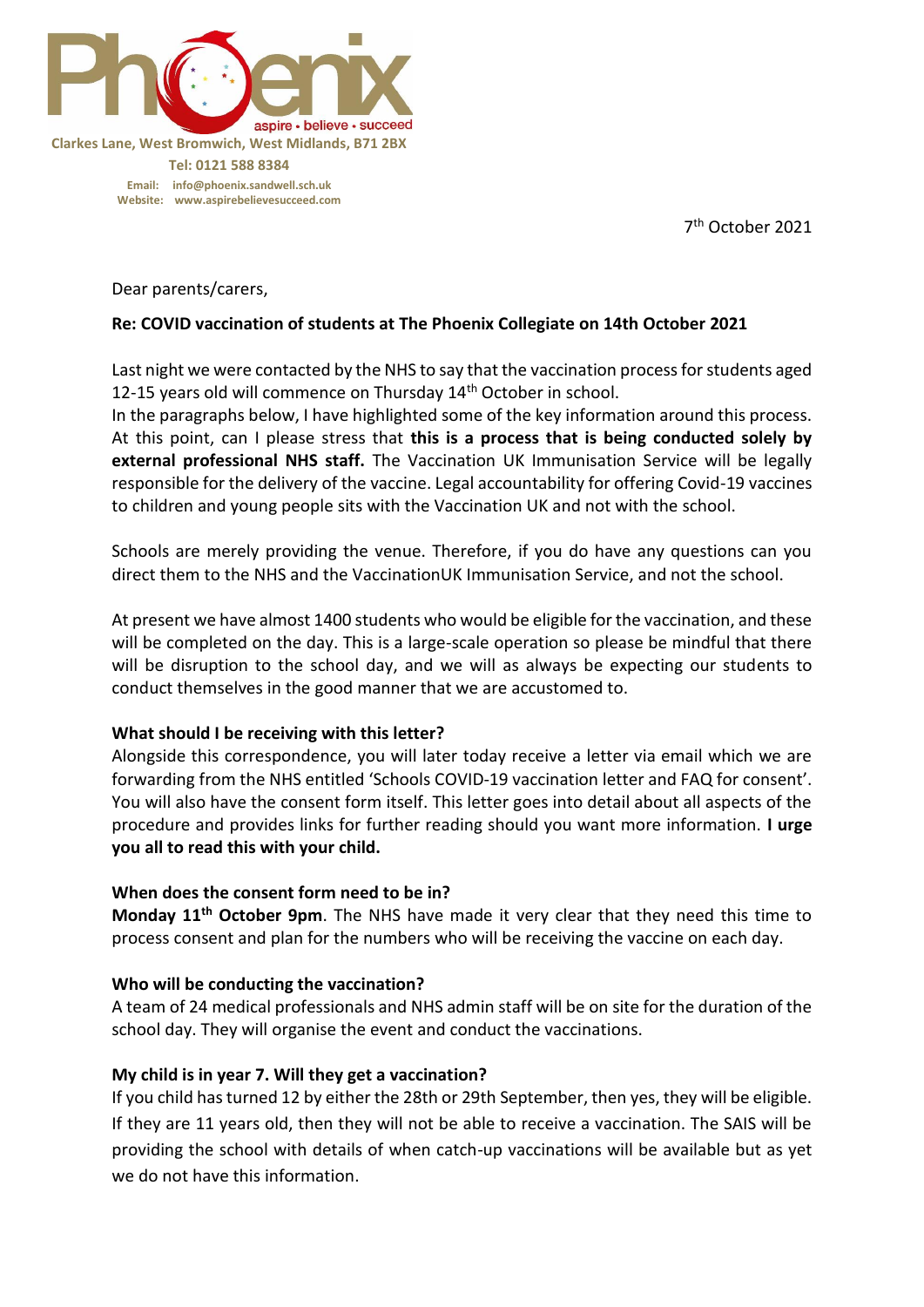# **My child is 16 in year 11 but hasn't yet had the vaccination. Will they be eligible?**

No, as they are able to access vaccinations through the NHS directly.

# **What about consent? Is this from a parent, or child?**

In this series of vaccinations, the NHS will only vaccinate if there is consent from parents

# **What about after care following the vaccination?**

Each child will be given a leaflet following their vaccination which will provide all the information they need around after care. The NHS are confident that side effects of the vaccination will be minimal and therefore, if your child is absent from school after the event, we have been advised that it will be coded as 'ill' on their attendance (as advised by the NHS).

# **How will they know when it is their turn to be vaccinated and where do they go?**

There will be a team of Phoenix staff who will send for students when it is their turn. They will report to the school hall and a member of the NHS group will meet them there.

# **What do I wear?**

The only stipulation is that students wear a short-sleeved shirt on the day. The vast majority of our students wear short sleeved shirts anyway but if long sleeved shirts are worn, they must bring in their PE top to change into. A changing area will be provided should this be the case. **All students will be expected to be in full school uniform as normal on these days.** 

# **What if my child is absent on the day?**

For any children absent on the vaccination days (or for year 7s who turn 12 later), there will be catch-up arrangements in place that the vaccination team will share with school, however, as yet we do not know when these will be.

# **What if I have trouble completing the online consent form?**

We are aware the online form that vaccination UK wishes to use to collect consent may be difficult to complete for some families. If this is the case please contact the school who will be able to assist you

Yours faithfully,

Mike Smith Head teacher













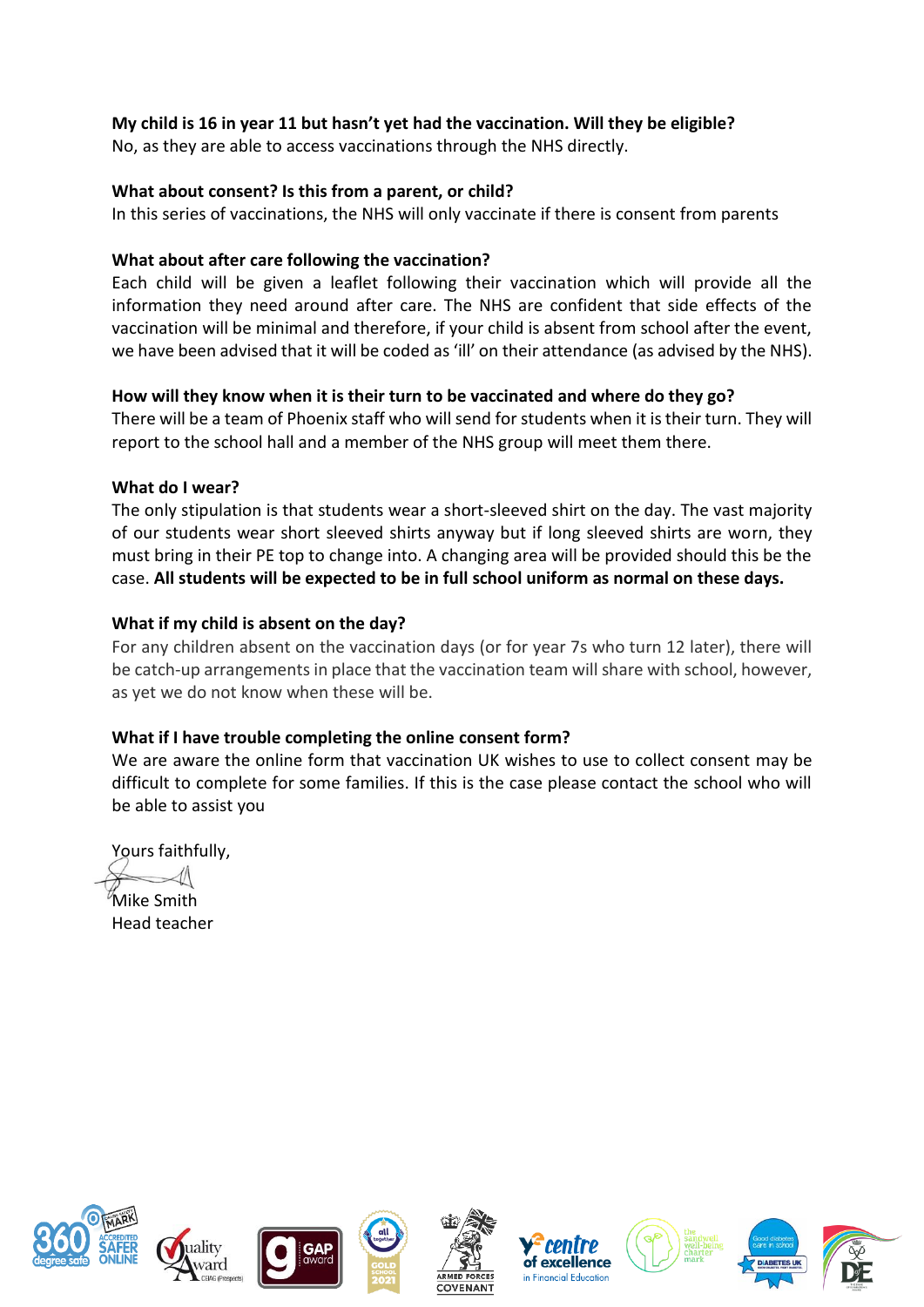

**Tel: 0121 588 8384 Email: [info@phoenix.sandwell.sch.uk](mailto:info@phoenix.sandwell.sch.uk) Website: www.aspirebelievesucceed.com**

# **Updated: 17/09/2021 COVID-19 vaccination programme for young people: guidance for parents/carers:**

GOV.UK (www.gov.uk)

# **COVID-19 vaccinations for 12-15s – FAQ for parents/carers**

### **How will I know which vaccinations are going to be given?**

The information we ask your child's school to send you tells you which vaccinations are taking place. This year, the national flu programme has been extended and is being offered to all pupils up to and including year 11. The COVID-19 vaccination programme is being offered to all 12-15-year olds.

### **Which COVID-19 vaccine will my child receive?**

The Pfizer BioNTech (Comirnaty) vaccine.

#### **How will the COVID-19 vaccine be given to my child?**

The COVID-19 vaccine is an intramuscular injection that will be given in the left or right upper arm.

#### **How will I know when my child's vaccination will take place?**

The Vaccination UK Immunisation Service team sends information to your child's school for them to forward onto you, on our behalf. Details include the date we'll be visiting your child's school and which vaccinations we will be administering.

There will also be information about the vaccinations and a link to complete a **consent form**. Please print the consent form and return completed to your school. If you have any problems printing the consent form please speak to your school for support. The consent form needs to be returned to school 2 days prior to vaccination date.

#### **Will I have to consent for my child to have the vaccinations or will it just be given?**

The vaccination will only be given to your child (aged 12 to 15) with parent/carer consent. In the information we send to you via the school, we ask you to tell us whether you do or don't want your child to be vaccinated.

#### **My child was off sick when the vaccines were given in school, how do I get my child a COVID-19 vaccine now?**

If your child is unable to get vaccinated during the school schedule as planned, the school will provide a slip to the family with a number to call to book an appointment at a local venue.

#### **What should I do if my child is ill after the vaccine – do they still go to school?**

If your child has a sore arm or any of the usual mild symptoms, they should still attend school. If you're worried about any symptoms your child may have, please refer to the information your child brings home or call NHS 111.

#### **I want my child to have the vaccine but they're afraid of needles – can I take them to the GP?**

Most young people want to be vaccinated with their school friends and classmates. The Vaccination UK team delivers vaccines to thousands of children and young people every year. They are very skilled and supportive of children who are worried or scared. Please tell us if